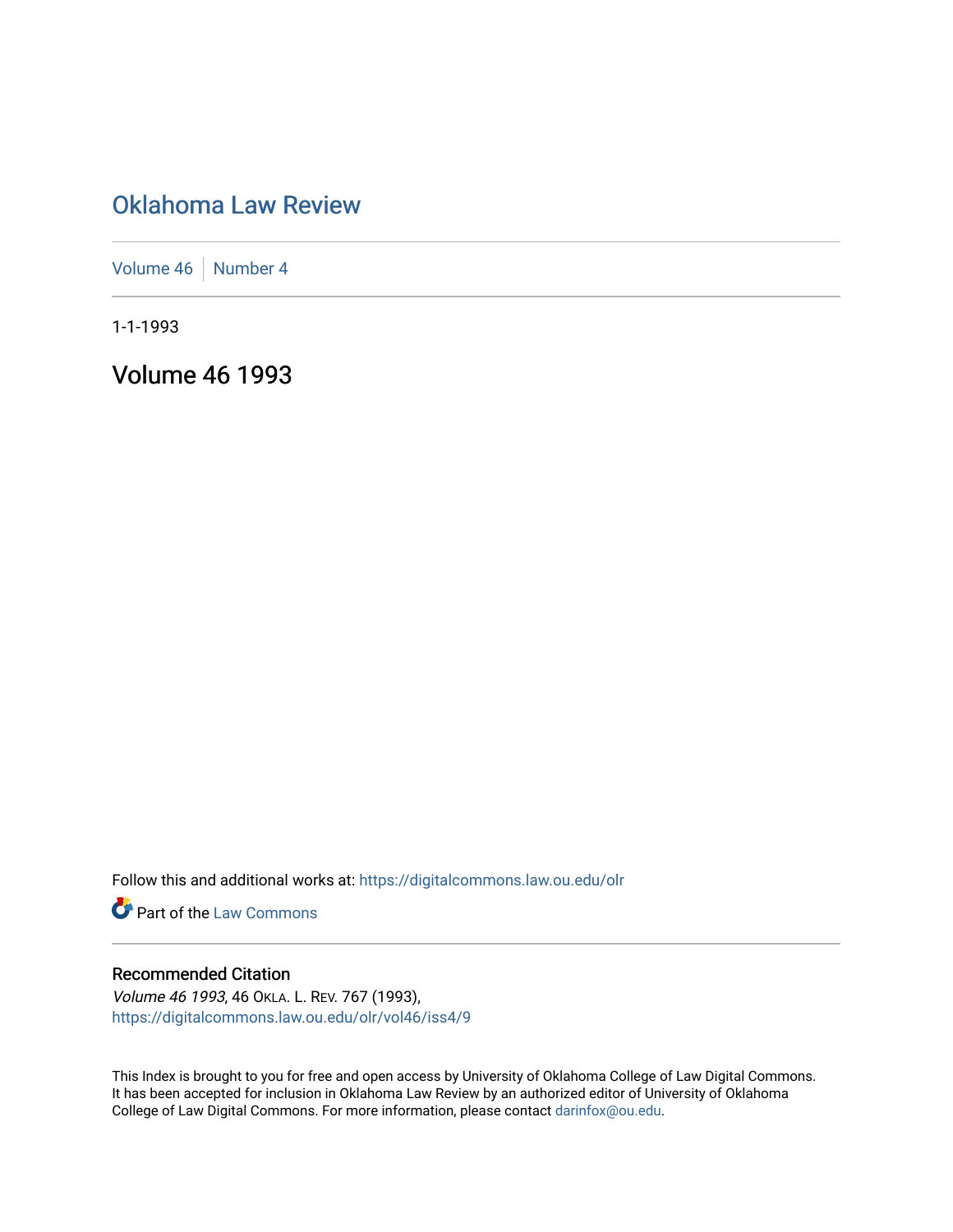# **OKLAHOMA LAW REVIEW**

EDITED BY THE **COLLEGE** OF LAW THE UNIVERSITY OF OKLAHOMA

> **VOLUME** 46 **1993**

Published by University of Oklahoma College of Law Digital Commons, 1993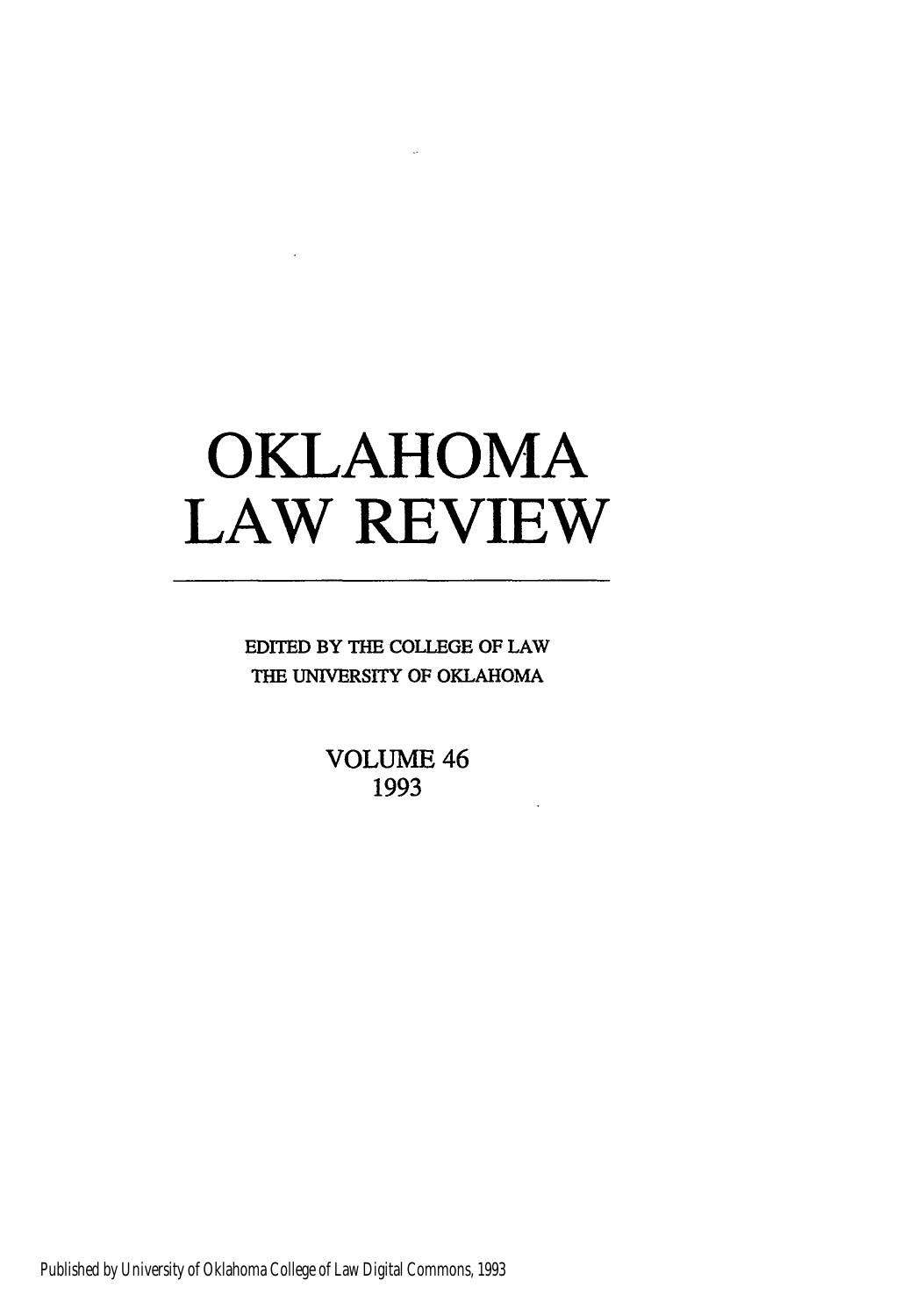## VOLUME 46

*Copyright 1993 by the Oklahoma Law Review Manufoctured in the United States of America*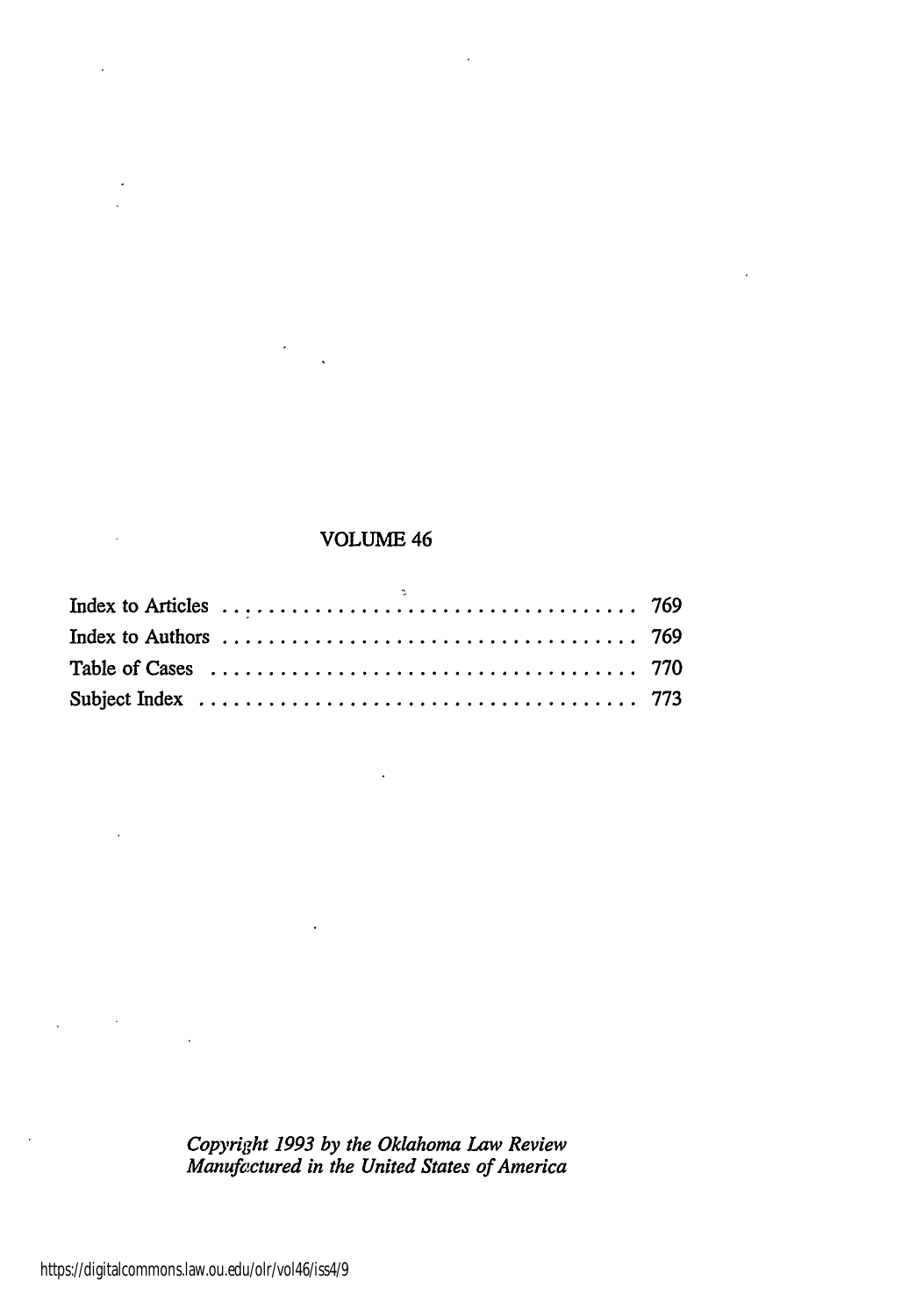# INDEX TO ARTICLES

- Civil Penalties and Multiple Punishment 587 Under the Double Jeopardy Clause: Some Unanswered Questions. *DavidS. Rudstein*
- Conflict About Conflicts: The Controver-53 sy Concerning Law Firm Screens. *Susan R. Martyn*
- Direct Gas Sales: Royalty Problems for 235 the Producer. *Arthur J. Wright & Carla J. Sharpe*
- 87 The Effect of the *Restatement* on Rules of Malpractice. *Victor Levit*
- The Federal Courts of Appeals' Use of 443 State Court Decisions in Tax Cases: "Proper Regard" Means "No Regard." *Paul L Caron*
- Foreword to Symposium on the Evolving Restatement of the Law Governing Lawyers. *Judith L Maute*
- Good Cause and Just Expectations: Aca-205 demic Tenure in Oklahoma's Public Colleges and Universities. *Harry F. Tepker, Jr.*
- Juvenile Delinquency: **A** Judge's View of 655 Our Past, Present, and Future. *Edward L Thompson*
- The "Law" on Lawyer Efforts to Discredit 99 Truthful Testimony. *Carl M. Selinger*
- Legal Ethics and the Restatement Pro-13 cess **-** The Sometimes-Uncomfortable *Fit. Charles W, Wolfram*
- Oklahoma's Victim Impact Legislation: A 283 New Voice for Victims and Their Families: **A** Response to Professor Coyne. *Sen. Brooks Douglass*
- Realism, Ratiocination, and Rules. *Kevin* 219 *W, Saunders The Restatement* and Confidentiality. *Fred* 73
	- *C. Zacharias*
	- Variable Interest Rates and Negotiability: 257 Conflict and Crisis. *Janine S. Hiller*

## **INDEX** TO AUTHORS

 $\mathbf{1}$ 

- Caron, Paul L. *The Federal Courts of* 443 *Appeals' Use of State Court Decisions in Tax Cases: "Proper Regard" Means "No Regard"*
- Douglass, Sen. Brooks. *Oklahoma's Victim* 283 *Impact Legislation: A New Voice for Victims and Their Families: A Response to Professor Coyne*
- Hiller, Janine *S. Variable Interest Rates* 257 *and Negotiability: Conflict and Crisis* 87
- Levit, Victor. *The Effect of the* Restatement *on Rules of Malpractice*
- Martyn, Susan R. *ConflictAbout Conflicts:* 53 *The Controversy Concerning Law Firm Screens*
- Maute, Judith L. *Foreword to the Symposium on the Evolving Restatement of the Law Governing Lawyers*
- Rudstein, David *S. Civil Penalties and* 587 *Multiple Punishment Under the Double Jeopardy Clause: Some Unanswered Questions*
- Saunders, Kevin W. *Realism, Ratiocina-*219 *tion, and Rules*
	- 99 Selinger, Carl M. *Commentary, The "Law" on Lawyer Efforts to Discredit Truthful Testimony*
	- Sharpe, Carla J. *Direct Gas Sales: Royal-*235 *ty Problems for the Producer* (with Wright)
	- Tepker, Jr., Harry **F.** *Good Cause and Just* 205 *Expectations: Academic Tenure in Oklahoma's Public Colleges and Universities*
- Thompson, Edward L. *Juvenile Delinquen-*655 *cy: A Judge's View of Our Past, Present, and Future*
- Wolfram, Charles W. *Legal Ethics and the* 13 *Restatement Process - The Sometimes-Uncomfortable Fit*
- Wright, Arthur **J.** *Direct Gas Sales: Roy-*235 *alty Problems for the Producer* (with Sharpe)
- Zacharias, Fred **C.,** *The* Restatement *and* 73 *Confidentiality*

769

 $\mathbf{I}$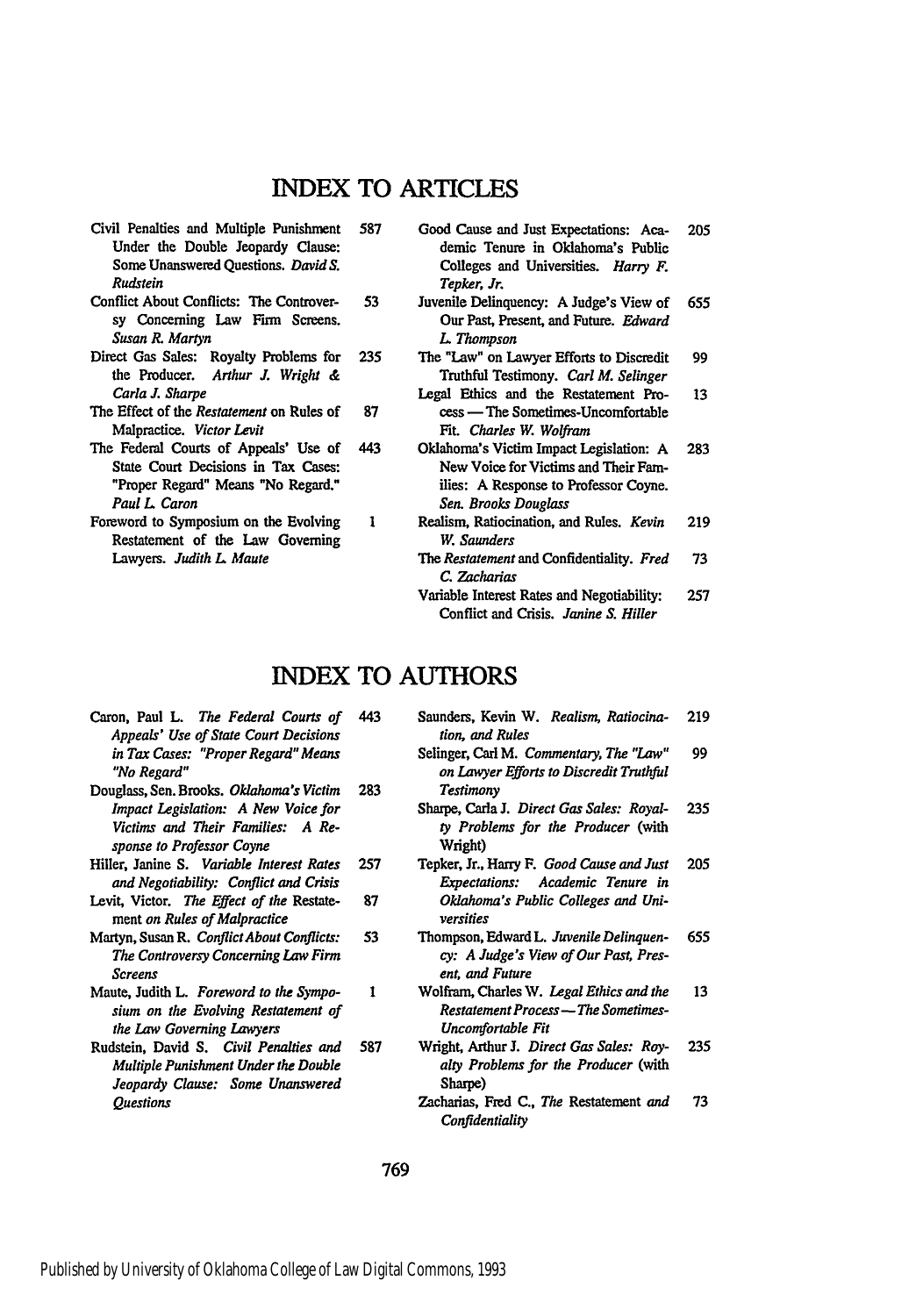# TABLE OF **CASES**

| Abeley v. Commissioner                                 | 447                  |
|--------------------------------------------------------|----------------------|
| Acuff-Rose v. Campbell                                 | 184-85               |
| Adair v. United States                                 | 560                  |
| Ake v. Oklahoma                                        | 284                  |
| Allen v. State                                         | 395                  |
| Allen v. District Court                                | 381-83, 385-400,     |
| 402-04, 410, 412, 413                                  |                      |
| Amberboy v. Societe de Banque Privee                   |                      |
|                                                        | 268, 269             |
| Amoco Production Co. v. Alexander                      |                      |
|                                                        | 244-45, 249, 252     |
| Amoco Prod. Co. v. First Baptist Church of             |                      |
| Pyote                                                  | 242-44               |
| Anschutz Corp. v. Sanders                              | 316                  |
| Appalachian Power Co. & Train                          | 304                  |
| Arkansas Writers' Project v. Ragland                   |                      |
|                                                        | 715-16, 726          |
| Association of Relatives & Friends of                  |                      |
| AIDS Patients (AFAPS) v.                               |                      |
| Regulations & Permits Admin.                           | 541                  |
| Austin v. United States 622, 625, 631, 634-36          |                      |
|                                                        |                      |
| Barker v. Henderson, Franklin, Starner                 |                      |
| & Holt                                                 | 51                   |
| Bath v. United States                                  | 463                  |
| Baxter v. City of Belleville                           | 540, 541             |
| Beasley Oil Co. v. Nanle                               | 316-17               |
|                                                        | 581-82               |
| Bennett v. Hardy<br>Bernstein v. Aetna Life & Casualty | 579                  |
|                                                        |                      |
| Booth v. Maryland<br>Bourland v. State                 | 285, 286<br>388      |
|                                                        |                      |
| Bowers v. Hardwick                                     | 701, 702, 705        |
| Bradley, In re<br>Brady v. Maryland                    | 607<br>384           |
|                                                        |                      |
| Broomfield v. Lundell                                  | 579                  |
| Brown v. United States                                 | 466-68               |
| Bruner v. Meyers                                       | 677                  |
| Bruno v. Detroit Inst. of Technology                   | 211-12               |
| Burk v. K-Mart                                         | 557, 566-69          |
| Burlington N. R.R. Co. v. ICC                          | 429                  |
|                                                        |                      |
| Calloway v. City of Edmond                             | 707, 708, 709<br>276 |
| Campbell Leasing v. FDIC                               |                      |
| Carnegie State Bank v. Shallek                         | 268                  |
| Carter, In re                                          | 344, 345             |
| Cavalieri In re                                        | 522-24               |
| Cenco, Inc. v. Seidman & Seidman                       | 331                  |
| Centerre Bank of Branson v. Campbell                   | 263                  |
| Chaplinsky v. New Hampshire                            | 149                  |
| Chemical Bank v. DEJ Associates                        | 264, 265             |
| Chiarella v. United States                             | 343                  |

| City of Cleburne v. Cleburne Living Ctr.                   |  |  |
|------------------------------------------------------------|--|--|
| 700, 701                                                   |  |  |
| Commissioner v. Estate of Bosch                            |  |  |
| 444-47, 449-87<br>Commodity Futures Trading Comm'n v.      |  |  |
| 345, 346<br>Weintraub                                      |  |  |
| Commonwealth v. Duncan<br>141-43, 145                      |  |  |
| Commonwealth v. Waggon<br>703, 705, 706                    |  |  |
| Cort v. Ash<br>584-85                                      |  |  |
| Cox v. New Hampshire<br>157                                |  |  |
| Craig v. Champlin Petroleum Co.<br>241-42                  |  |  |
|                                                            |  |  |
| D.M.T. v. Edmiston<br>673                                  |  |  |
| D'Oench, Duhme, and Co., Inc. v. FDIC                      |  |  |
| 274, 275<br>Dartmouth College v. Woodward<br>207           |  |  |
| Department of Revenue v. Magazine                          |  |  |
| Publishers of Am. Inc.<br>724-25                           |  |  |
| Diamond Shamrock Exploration Co. v. Hodel                  |  |  |
| 747-48                                                     |  |  |
| Dow Jones v. Oklahoma Tax Comm'n<br>726-27                 |  |  |
| Dyco Petroleum Corp. v. Smith<br>318-19                    |  |  |
|                                                            |  |  |
| Edwards, In re<br>515-17                                   |  |  |
| Erie R.R. v. Tompkins 444-45, 467, 487, 488                |  |  |
| Estate of Draper v. Commissioner<br>448                    |  |  |
| Estate of Selby v. United States<br>481, 482               |  |  |
| Estate of Salter v. Commissioner<br>464, 465               |  |  |
| Estate of Kraus v. Commissioner<br>473, 474                |  |  |
| Estate of Leggett v. United States<br>456                  |  |  |
| Exxon v. Middleton<br>238-39                               |  |  |
| Farmers Union Central Exch. v. FERC<br>416                 |  |  |
| FDIC v. Hershiser<br>266                                   |  |  |
| 330, 331<br>FDIC v. O'Melveny & Meyers                     |  |  |
| FDIC v. Wood<br>276                                        |  |  |
| First Nat'l Bank v. United States<br>479, 480              |  |  |
| First City Fed. Savings Bank v. Bhogaonker                 |  |  |
| 272                                                        |  |  |
|                                                            |  |  |
| Fishbein, In re<br>331                                     |  |  |
| Folkends v. United States<br>476<br>Folsom v. Marsh<br>180 |  |  |
| Franshiar v. City of Oklahoma City<br>672                  |  |  |
| Frey v. Amoco Prod. Co.<br>750-53                          |  |  |
| Frey v. Amoco Prod. Co.<br>253                             |  |  |
| Furman v. Georgia<br>285                                   |  |  |
|                                                            |  |  |
| Garland Coal & Mining Co. v. Pew<br>294                    |  |  |
| Garner v. Wolfinbarger<br>33                               |  |  |
| 659, 667, 668, 669, 670<br>Gault, In re                    |  |  |
|                                                            |  |  |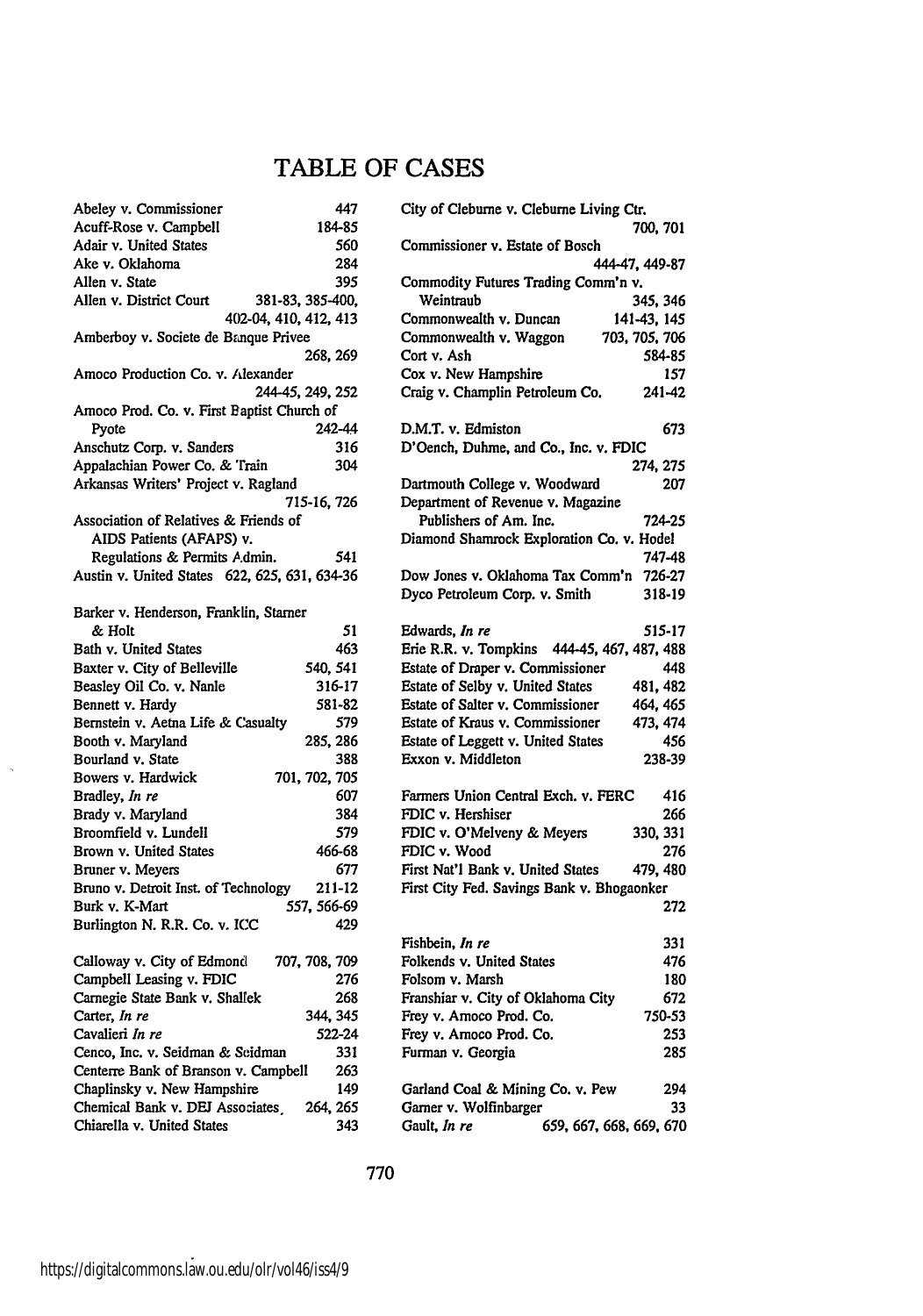$\cdot$ 

| Gerald J.W. Box & Co. v. Harkins & Co.                           | 753           |
|------------------------------------------------------------------|---------------|
| Gilbert v. State                                                 | 150           |
| Gold v. DCL Inc.                                                 | 341           |
| Grayned v. City of Rockford                                      | 157, 697, 698 |
| Greene v. United States                                          | 472, 473      |
| Griswold v. Connecticut                                          | 122           |
| Grosjean v. American Press Co.                                   | 714-15        |
| Gross v. Seligman                                                | 185-86, 188   |
| Gunter v. Hutcheson                                              | 275, 276      |
| Hall v. Farmers Ins. Exch.                                       | 565, 567      |
| Harper & Row, Publishers v. Nation Enters.                       |               |
|                                                                  | 181-83, 187   |
| Hatt v. Comm'r                                                   | 472           |
| Hauge v. Committee for Indus. Org.                               | 156           |
| Helvering v. Mitchell                                            | 594           |
| Hinson v. Cameron                                                | 566-67        |
| Holien v. Sears, Roebuck & Co. 577-78, 584                       |               |
| Houston Lighting & Power Co. v. United                           |               |
| <b>States</b>                                                    | 430           |
| Hurd Enters, Ltd. v. Bruni                                       | 749-50        |
|                                                                  |               |
| International Soc'y for Krishna Consciousness,<br>Inc. v. Lee    | 155           |
|                                                                  |               |
| Jimenez v. Almodovan                                             | 215           |
| Johnson v. State Hearing Examiner's Office                       |               |
|                                                                  | 639           |
| K.C.H. v. State                                                  | 675           |
| Kasishke v. United States                                        | 480           |
| Keinath v. Commissioner                                          |               |
|                                                                  | 475, 476      |
|                                                                  |               |
| Kent v. United States                                            | 674, 675, 676 |
| Killam Oil Co. v. Bruni                                          | 748-49        |
| King v. Board of Regents                                         | 213           |
| Klehm v. Grecian Chalet Ltd.                                     | 261, 262      |
| Klein v. Jones                                                   | 253           |
| Kofoid v. Woodward Hotels, Inc.                                  | 578           |
| Krakoff v. United States                                         | 470, 471      |
| Krotkoff v. Goucher College                                      | 214-15        |
| Kurth Ranch, In re                                               | 619           |
|                                                                  | 606           |
|                                                                  | 565           |
| Lange, Ex parte<br>Langston v. Saga Corp.<br>Leathers v. Medlock | 713           |
|                                                                  | 157           |
| Lehman v. City of Shaker Heights                                 |               |
| Lemle v. United States<br>Lundy, In re                           | 454<br>524    |
|                                                                  |               |
| M.R.R. Traders, Inc. v. Cave Atlantique 518-20                   |               |
| Mabee v. White Plains Publishing Co.                             | 717-18        |
| Magavern v. United States                                        | 453           |
| Mahoney v. Crocker Nat'l Bank<br>Manocchio v. Kusserow           | 579<br>643    |

| 753  | Mason v. Ashback                               | 526                |
|------|------------------------------------------------|--------------------|
| 150  | McDonald v. Massachusetts                      | 134                |
| 341  | McIntosh v. McClendon                          | 261, 265           |
| 698  | McKeiver v. Pennsylvania                       | 669                |
| 473  | McVicker v. Horn Robinson & Nathan             | 759                |
| 122  | Melley v. Gillette Corp.                       | 581                |
| 4-15 | Merin v. Maglaki                               | 651                |
| 188  | Mesa Petroleum Co. v. U.S. Dep't of Interior   |                    |
| 276  |                                                | 747                |
|      | Minneapolis Star & Tribune Co. v. Minnesota    |                    |
| 567  | Comm'r of Revenue                              | 714-15, 726        |
| ŝ.   | Miranda v. Arizona                             | 668                |
| 187  | Mook v. City of Tulsa                          | 672                |
| 472  | Murphy v. Maloen (In re Century Steel Inc.)    |                    |
| 156  |                                                | 520, 521           |
| 594  | Murrah v. Wiseman                              | 480                |
| 6-67 |                                                |                    |
| 584  | National Smelting, In re                       | 342, 343, 346      |
|      | National Union Fire Ins. Co. v. Tegtmier 263   |                    |
| 430  | New Connecticut Bank & Trust v. Stadium        |                    |
| 9-50 | Management                                     | 265, 266           |
|      | New York City Shoes, Inc., In re               | 523-24             |
|      | Nix v. Whiteside                               | 86                 |
| ess, | North Carolina v. Pearce                       |                    |
| 155  |                                                | 588                |
|      | Northern Trust Co. v. E.T. Clancy Export Co.   |                    |
| 215  |                                                | 261                |
| e    |                                                |                    |
| 639  | Oklahoma Press Co. v. Walling                  | 717-18             |
|      | Oklahoma Broadcasters v. Oklahoma Tax          |                    |
| 675  | Comm'n                                         | 726-27             |
| 480  | Oklahoma Wildlife Fed'n v. Hodel -             | 297                |
| 476  | Oklahoma Bar Ass'n v. Smolen                   | 9                  |
| 676  | One Lot Emerald Cut Stones v. United States    |                    |
| 8-49 |                                                | 592-94             |
| 213  |                                                |                    |
| 262  | P & K Co. v. Oklahoma Dep't of Mines           |                    |
| 253  |                                                | 301-03, 305        |
| 578  | Payne v. Tennessee                             | 285, 286           |
| 471  | Peevyhouse v. Garland Coal Mining Co.          |                    |
| 4-15 |                                                | 293-94, 306        |
| 619  | People v. Hotchkiss                            | 143                |
|      | People v. Norman                               | 141                |
| 606  | Perry Educ. Ass'n v. Perry Local Educators     |                    |
| 565  | Ass'n                                          | 157-58             |
| 713  | Piney Woods Country Life Sch. v. Shell Oil     |                    |
| 157  | Co.                                            | 237-39             |
| 454  | Prudential Property & Casualty Co. v. Grimes   |                    |
| 524  |                                                | 214                |
| 8-20 | Regan v. Taxation with Representation 717-18   |                    |
| 7-18 | Reliable Electric Co. v. Olson Constr. Co. 527 |                    |
| 453  | Richie v. Beasley                              | 392, 394, 395, 412 |
| 579  | Risher v. United States                        | 462                |
| 643  | Robbins v. Chevron U.S.A.                      | 247-49             |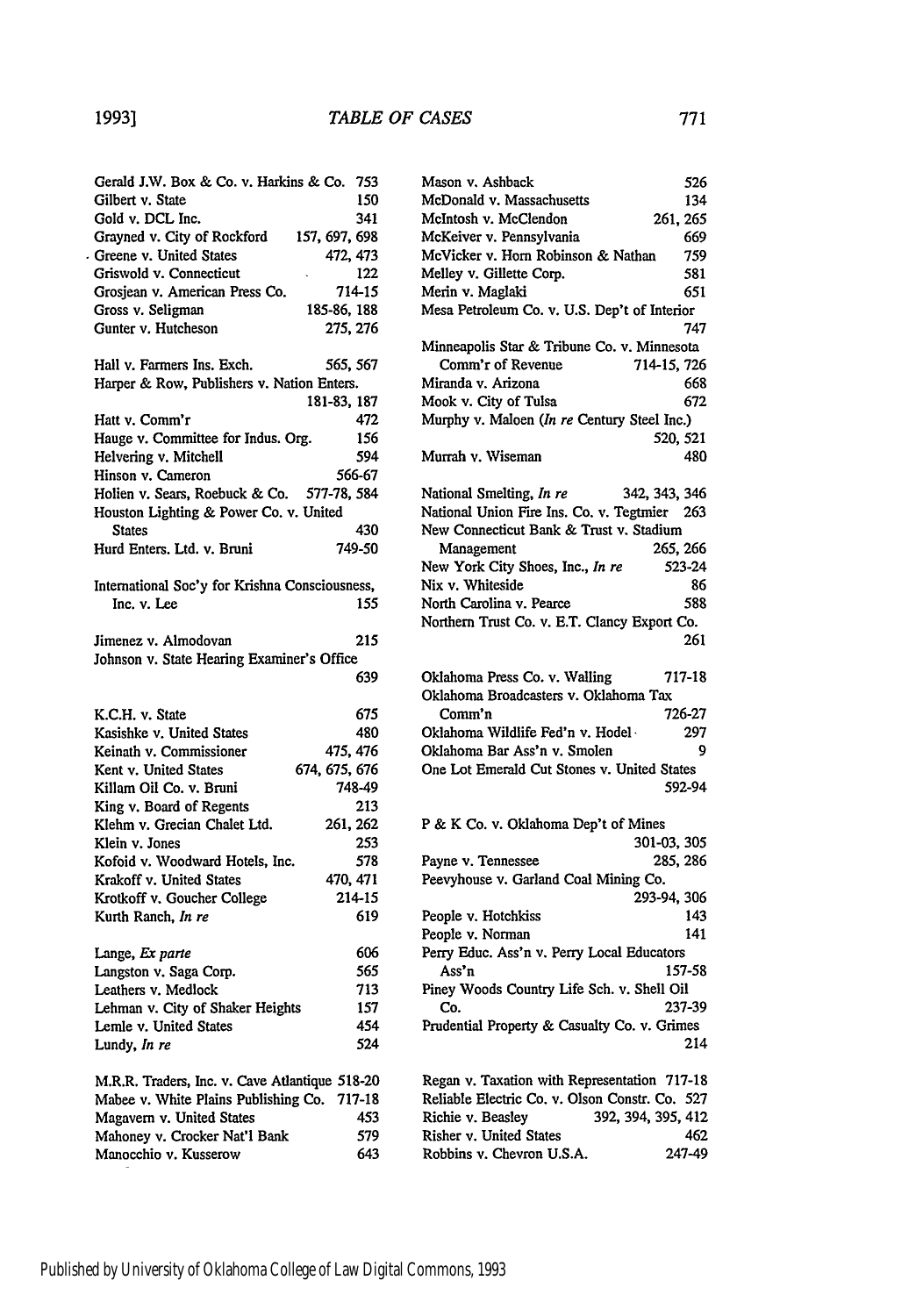$\mathcal{A}$ 

| Rock Island Improvement Co. v. Helmerich &              |                   |
|---------------------------------------------------------|-------------------|
| Payne, Inc.                                             | 306-07            |
| Rogers v. Koons                                         | 175               |
| Rosenfeld v. Thirteenth Stneet Corp.                    | 569               |
| Rospatch Securities Litigation, In re                   |                   |
|                                                         | 341, 342, 343     |
| Roye Realty v. Watson                                   | 745, 753          |
| S.H. v. State                                           | 675               |
| Sappington v. United States                             | 459               |
| Schatz v. Rosenberg                                     | 48                |
| Schatz v. Rosenberg                                     | 343, 344, 345     |
| School Board of Nassau County v. Arline                 |                   |
|                                                         | 539, 540          |
| SEC v. W.J. Howey Co.                                   | 362-63            |
| Shelton v. Exxon Corp.                                  | 245-47            |
| Sherfield v. State                                      | 675. 676          |
| Silver Chysler Plymouth, Inc. v. Chrysler               |                   |
| Motors Corp.                                            | 7, 54             |
| Smith v. Commissioner                                   | 478               |
|                                                         | 618               |
| Sorensen v. Department of Revenue                       |                   |
| State ex rel. Sadler v. Lackey                          | 383               |
| State v. Macumber                                       | 78                |
| State v. Zwillman                                       | 338               |
| State ex rel. Coats v. Rakestraw                        | 675, 680          |
| State v. Macumber                                       | 19.20             |
| Stewart B. McKinney Foundation v. Town Plan             |                   |
| & Zoning Comm'n<br>531, 542, 543, 544,                  |                   |
|                                                         | 545, 546, 547     |
| Sun First Nat'l Bank v. United States                   | 483               |
| T. C. v. State                                          | 679               |
| T. C. Theatres Corp. v. Warner Bros. Pictures           |                   |
|                                                         | 53                |
| Tarasoff v. Regents of Univ. of Cal.                    | 42                |
| Tarasoff v. Regents of the Univ. of Cal.                | 86                |
| Tate v. Browning-Ferris Indus.                          | 558, 570-73,      |
|                                                         | 582-84            |
| 262, 263, 264, 269, 280<br>Taylor v. Roeder             |                   |
| Terry D. v. Rader                                       | 661, 666          |
| Thayer v. Phillips Petroleum                            | 708               |
| Tower Oil & Gas Co. v. Keeler                           |                   |
|                                                         |                   |
|                                                         | 317               |
| Trinity Savings & Loan Ass'n v. Goss                    |                   |
|                                                         | 266, 267, 268     |
| Underwood v. United States                              | 469, 470, 471     |
| United States v. Kimbell Foods Inc.                     |                   |
|                                                         | 275, 276, 277     |
| United States v. Kokinda                                |                   |
|                                                         | 158<br>587-88.595 |
| United States v. Halper                                 |                   |
| United States v. Furlett                                | 642               |
| United States v. One Assortment of 89                   |                   |
| <b>Firearms</b><br>United States ex rel. Marcus v. Hess | 591-92<br>594-95  |

| United States v. Walker                      | 652           |
|----------------------------------------------|---------------|
| United States v. Wade                        | 104, 105      |
| United States v. 38 Whalers Cove Drive       | 653           |
| United States v. Cullen                      | 633           |
| United States v. Furlett                     | 603           |
| United States v. Difrancejco                 | 608           |
| University of Arizona v. County of Pima      | 216           |
|                                              |               |
| Various Items of Personal Property v. United |               |
| <b>States</b>                                | 630-31        |
| Village of Arlington Heights v. Metropolitan |               |
| Housing Dev. Corp.                           | 544, 546, 547 |
| Walt Disney Prods. v. Air Pirates            | 186.188       |
| Wardius v. Oregon                            | 395           |
| Watkins v. U.S. Army                         | 703, 704      |
| Watts v. United States                       | 149           |
| Wehr v. Burroughs                            | 580-81        |
| Wiles v. Commissioner                        | 464           |
| Wilkerson v. District Court                  | 388           |
| Winship, <i>In re</i>                        | 664, 665      |
| Wojnarowicz v. American Family Ass'n 186-88  |               |
| Wyle v. RJ Reynolds Indus.                   | 338           |
| Wyoming v. Pennzoil Co.                      | 749           |
|                                              |               |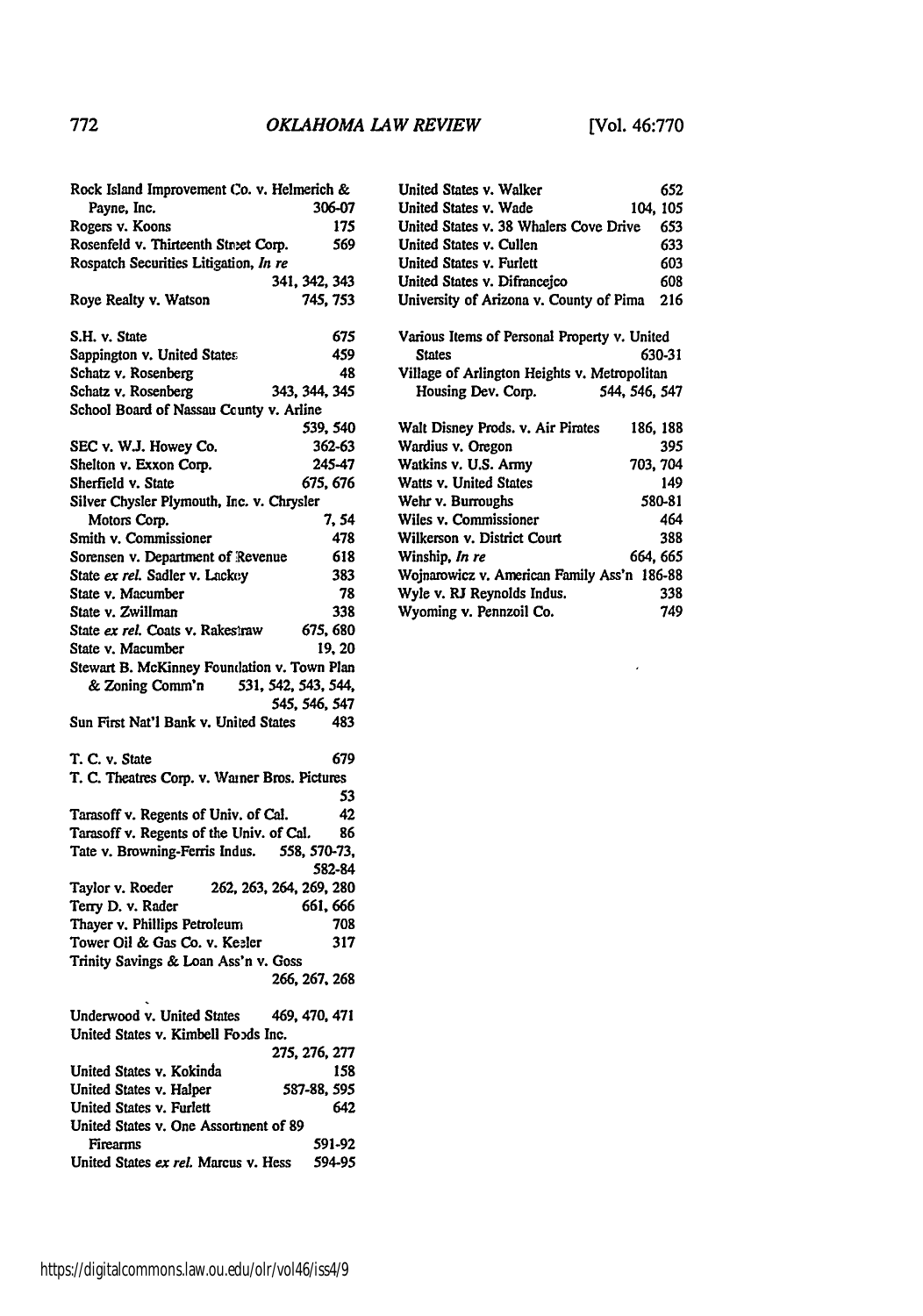# **SUBJECT INDEX**

*(a) refers to articles* (c) *refers to comments (n) refers to notes (r) refers to recent developments*

| <b>ACADEMIC TENURE</b>                                          |            | C)             |
|-----------------------------------------------------------------|------------|----------------|
| Damages (a)                                                     | 210-13     | Al             |
| Election of remedies (a)                                        | 210-13     | A۱             |
| Remedies (a)                                                    | 210-13     | A1             |
| <b>ACCOUNTING</b>                                               |            | A              |
| Auditor's duty to disclose client's criminal or                 |            | A۱             |
| fraudulent conduct (c)                                          | 341        | A۱             |
| AIDS                                                            |            | $\mathbf{C}$   |
| Intentional transmission of (c)                                 | 687        | v,             |
| <b>APPEAL AND ERROR</b>                                         |            |                |
| Choice of law, tax cases (a)                                    | 443        | C)             |
| State court decisions influence on tax cases (a)                |            | Di             |
|                                                                 | 443        |                |
| <b>ATTORNEYS</b>                                                |            | $\alpha$<br>Cı |
| Attorney's responsibilities to clients and duties               |            |                |
| under the law (c)                                               | 328, 329   | Di             |
| Fraud & civil liability for aiding client's illegal<br>acts (c) | 331        | D٥             |
| Malpractice (c)                                                 | 330        | D٥             |
| Model Rules of Professional Conduct (a)                         |            | Dı             |
|                                                                 | 54, 55, 60 | ь              |
| Regulation of lawyers who practice before the                   |            |                |
| Office of Thrift Supervision (c)                                | 327        | Fi             |
| Restatement of the Law Governing Lawyers                        |            | Fr             |
| (a)                                                             | 53         | Fr             |
| Restatement of Law Governing Lawyers (a) 25                     |            |                |
| Securities & Exchange Commission regulation                     |            | Ol             |
| of lawyers practicing before the SEC (c) 328                    |            |                |
|                                                                 |            | O۱             |
| <b>BANKRUPTCY</b>                                               |            |                |
| Notice requirements for sale (c)                                | 489<br>489 | Pu             |
| Sale of property (c)                                            |            | V:             |
| <b>BANKS AND BANKING</b>                                        |            |                |
| Variable interest rates, conflict with negotiability            |            | C(             |
| under the U.C.C. (a)                                            | 257        | Bi             |
| <b>BILLS &amp; NOTES</b>                                        |            | Er             |
| Variable interest rates, conflict with negotiability            |            | Te             |
| under the U.C.C. (a)                                            | 257        |                |
|                                                                 |            | C(             |
| <b>CHILDREN</b>                                                 |            | Fa             |
| Juvenile delinquency (a)                                        | 655        |                |
| <b>CIVIL RIGHTS</b>                                             |            |                |
| AIDS, zoning discrimination (a)                                 | 531        |                |
|                                                                 |            |                |

| <b>CLIENTS</b>                                       |          |
|------------------------------------------------------|----------|
| Abuse by attorneys (a)                               | 53       |
| Attorney-client privilege (c)                        | 327      |
| Attorney-client privilege in corporate setting       |          |
| (c)                                                  | 345      |
| Attorney-client relationship (a)                     | 31       |
| Attorney's duties to client (c)                      | 328, 329 |
| Attorney malpractice (c)                             | 330      |
|                                                      |          |
| COMMERCIAL TRANSACTIONS                              |          |
| Variable interest rates, conflict with negotiability |          |
| under the U.C.C. (a)                                 | 257      |
|                                                      |          |
| COMMUNICATIONS LAW                                   |          |
| Differential taxation of the media (n)               | 713      |
|                                                      |          |
| <b>CONSTITUTIONAL LAW</b>                            |          |
| Criminal pre-trial disclosure, due process aspects   |          |
| 393, 395, 400<br>(a)                                 |          |
| Differential taxation of the media (n)               | 713      |
| Double jeopardy and civil proceedings (a)            |          |
|                                                      | 589-95   |
| Double jeopardy, guarantee against (a)               | 588-89   |
| Due process clause (a)                               | 209      |
| Ex post facto laws, applied to stalking law (c)      |          |
|                                                      | 132-36   |
| First amendment, public forum analysis (n) 155       |          |
| Free speech and assembly (n)                         | 155      |
| Free speech restrictions, first amendment            |          |
| implications (n)                                     | 167      |
| Oklahoma's prohibition against deficit spending      |          |
| (a)                                                  | 213-14   |
| Overbreadth doctrine, applied to stalking laws       |          |
| (c)                                                  | 147-51   |
| Public forum doctrine, defined (n)                   | 156      |
|                                                      |          |
| Vagueness doctrine, applied to stalking laws<br>(c)  | 136-47   |
|                                                      |          |
|                                                      |          |
| CONTRACTS<br>Binding contracts, employment (a)       |          |
|                                                      |          |
| 208, 210, 213-17                                     |          |
| Employment (n)                                       | 558      |
| Terminable at will (n)                               | 557      |
|                                                      |          |
| <b>COPYRIGHT</b>                                     |          |
| Fair use defense: infringement; artistic             |          |
| appropriation (n)                                    | 175      |
|                                                      |          |
|                                                      |          |

773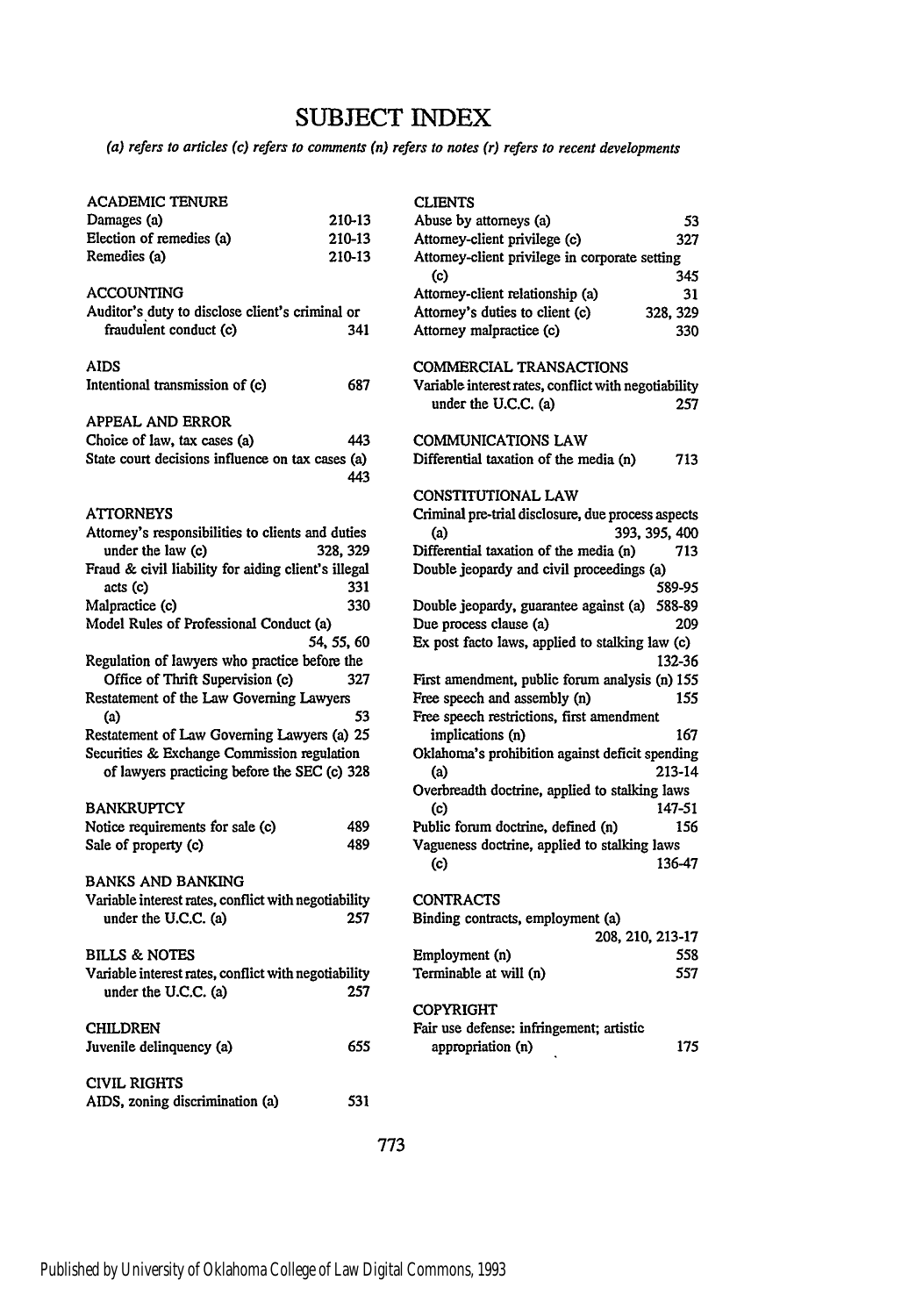## **CORPORATIONS**

| Limited liability company                                                     |               |
|-------------------------------------------------------------------------------|---------------|
| and doctrine of comity (c)                                                    | 359-61        |
| and other business forms (c)                                                  | 374-80        |
| classification as a security (c)                                              | 361-63        |
| classification for tax purposes (c)                                           | 363-72        |
| contributions and distributions (c)                                           | 354-55        |
| dissolution and winding up (c)                                                | 355-56        |
| foreign limited liability companies (c)                                       |               |
|                                                                               | 357-59        |
| generally (c)                                                                 | 349           |
| managers (c)                                                                  | 352-53        |
| members' right to bring suit (c)                                              | 356           |
|                                                                               | 356-57        |
| merger or consolidation of (c)<br>organizational requirements of the Oklahoma |               |
|                                                                               |               |
| LLC (c)                                                                       | 351           |
| powers of (c)                                                                 | 352           |
| state tax law considerations (c)                                              | 372-74        |
| voting in (c)                                                                 | 353-54        |
|                                                                               |               |
| COURTS                                                                        |               |
| Choice of law, tax cases (a)                                                  | 443           |
| Tax cases, state court decisions influence on                                 |               |
| (a)                                                                           | 443           |
|                                                                               |               |
| <b>COVENANTS</b>                                                              |               |
| Implied duty to market (a)                                                    | 241-49        |
|                                                                               |               |
| <b>CRIMINAL PROCEDURE</b>                                                     |               |
| AIDS, intentional transmission of (c)                                         | 687           |
| Anti-stalking law (c)                                                         | 109-51        |
| Criminal prosecution following imposition of                                  |               |
| "Punishment" in a civil proceeding (a)                                        | 600           |
| Double jeopardy civil penalty constitututes                                   |               |
| punishment (a)                                                                | 647           |
| Double jeopardy and civil proceedings (a)                                     |               |
|                                                                               | 589-95        |
| Guarantee against double jeopardy (a)                                         | 588-89        |
| Juvenile delinquency (a)                                                      | 655           |
| Oklahoma's victim impact legislation (a)                                      | 283           |
| Pre-trial discovery, proposed legislation (a)                                 |               |
|                                                                               | 404-12        |
| Pre-trial discovery, flaws of (a)                                             | 387-404       |
| Pre-trial discovery, due process aspects (a)                                  |               |
|                                                                               | 393, 395, 400 |
| Pre-trial disclosure obligations (a)                                          | 381           |
| Witnesses, pre-trial disclosure obligations (a)                               |               |
| 382, 384, 386, 390-98                                                         |               |
|                                                                               |               |
| <b>DAMAGES</b>                                                                |               |
| Cost v. diminution (c)                                                        | 293-95        |
| Employment discrimination (n)                                                 | 575           |
| Surface damages (c)                                                           | 310-22        |

| <b>DISCOVERY</b>                                           |
|------------------------------------------------------------|
| Criminal cases, due process concerns (a)                   |
| 393, 395, 400                                              |
| Criminal cases, pre-trial disclosure of evidence           |
| 381<br>(a)                                                 |
| Criminal cases, pre-trial procedures, flaws of             |
| 387-404<br>$\left( a\right)$                               |
| Criminal cases, proposed legislation (a) 404-12            |
| Witnesses, criminal cases, pre-trial disclosure            |
| 382, 384, 386, 390-98<br>obligations (a)                   |
|                                                            |
| <b>EDUCATION</b>                                           |
| 205<br>Colleges & universitites, tenure (a)                |
| ENVIRONMENTAL LAW                                          |
| Coal Reclamation Act of 1991 (c) 291, 292,                 |
| 297-303, 306-08                                            |
| National Environmental Policy Act of 1969 (c)              |
| 291                                                        |
| Oklahoma Surface Damages Act (c)                           |
| 291, 292, 310-22                                           |
| Open Cut Land Reclamation Act (c) 292, 308                 |
|                                                            |
| ETHICS, LEGAL AND PROFESSIONAL                             |
| ABA Model Rules of Professional Conduct (c)                |
| 325                                                        |
| Attorney-client confidentiality (a)<br>73                  |
| Confidentiality (c)<br>333                                 |
| Duty to disclose client's wrongdoing (c)                   |
| 332, 333<br>Duty to disclose under federal securities laws |
| 343<br>(c)                                                 |
| Malpractice (a)<br>87                                      |
| Model Rules of Professional Conduct                        |
| generally (a)<br>27, 73                                    |
| rule 1.8 (a)<br>33                                         |
| rule 1.6 (a)<br>35                                         |
| rule 1.9 (a)<br>60                                         |
| rule 1.9 (a)<br>38                                         |
| rule 1.5 (a)<br>33                                         |
| rule 1.6 (a)<br>75-77                                      |
| rule 1.10 (a)<br>38                                        |
| rule 3.3 (a)<br>99, 101, 102                               |
| rule 3.4 (a)<br>99, 100                                    |
| rule 3.4 (a)<br>45                                         |
| rule 3.3 (c)<br>334                                        |
| rule 1.13(b) (c)<br>335, 336                               |
| 54<br>rule 1.10 (a)<br>55                                  |
| rule 1.11 (a)<br>rule 1.13 (a)<br>32                       |
| rule 4.1(b) (c)<br>335                                     |
| Obstruction of justice laws, criminal defense              |
| lawyers who possess evidence of client's                   |
| crime (a)<br>46                                            |
|                                                            |

 $\ddot{\phantom{a}}$ 

Surface of land (c) 310-22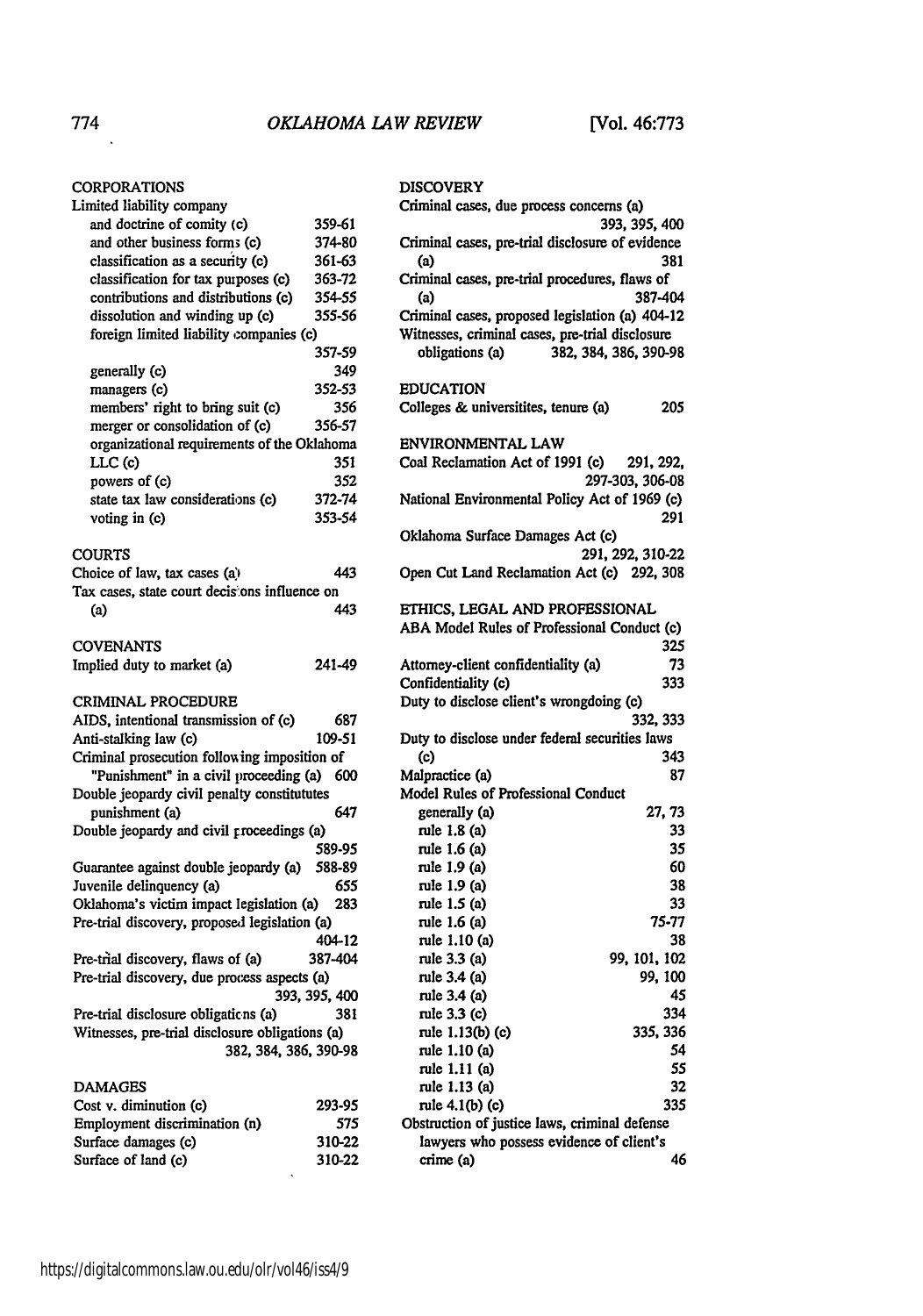$\hat{\mathbf{v}}$ 

| Oklahoma Rules of Professional Conduct                                              |        |
|-------------------------------------------------------------------------------------|--------|
| generally (c)                                                                       | 325    |
| rule 1.13(b) (c)                                                                    | 337    |
| rule 1.13(b) (c)                                                                    | 339    |
| rule 1.16 (c)                                                                       | 339    |
| Regulatory agency's use of Rules of Professional                                    |        |
| Conduct as means to punish attorney (c) 332                                         |        |
| Restatement of Contracts (a)                                                        | 16     |
| Restatement of the Law of Agency (a)                                                | 16     |
| Restatement of the Law Governing Lawyers<br>ch. 3 (Tentative Draft No. 4, 1991) (a) |        |
|                                                                                     | 89, 90 |
| ch. 5, topic 1 (tentative draft no. 3, 1990)                                        |        |
| (a)                                                                                 | 73     |
| extent to which it comports with legal ethics                                       |        |
| (a)                                                                                 | 13     |
| 1-12, 25, 53, 87-90<br>generally (a)                                                |        |
| §§ 117A, 117B (Tentative Draft No. 3, 1990)                                         |        |
| (a)                                                                                 | 88     |
| § 117B (Tentative Draft No. 3, 1990) (a)                                            |        |
|                                                                                     | 74-79  |
| Restatement of Torts (a)                                                            | 17     |
| Truthful testimony, discrediting (a)                                                | 99     |
|                                                                                     |        |
| <b>EVIDENCE</b>                                                                     |        |
| Criminal cases, pre-trial disclosure obligations                                    |        |
| (a)                                                                                 | 381    |
| Witnesses, criminal cases, pre-trial disclosure                                     |        |
| 382, 384, 386, 390-98<br>obligations (a)                                            |        |
|                                                                                     |        |
| FORFEITURE<br>Civil forfeiture of property (a)                                      | 626-37 |
|                                                                                     |        |
| <b>INTERSTATE COMMERCE</b>                                                          |        |
| Oil & gas, pipelines, price-level regulation                                        |        |
| proposal (a)                                                                        | 415    |
|                                                                                     |        |
| <b>JURISPRUDENCE</b>                                                                |        |
| Legal rules (a)                                                                     | 219    |
| Mathematical analysis (a)                                                           | 219    |
|                                                                                     |        |
| <b>JUDGES</b>                                                                       |        |
| Judicial decisionmaking, views of Realists                                          |        |
| concerning (a)                                                                      | 224-22 |
|                                                                                     |        |
| <b>LABOR LAW</b>                                                                    |        |
| Anti-discrimination Act (n)                                                         | 557    |
| Employment discrimination (n)                                                       | 557    |
| Employment law contracts (a) 209, 210, 213-17<br>Employment wrongful discharge (a)  | 210-13 |
| Wrongful discharge (n)                                                              | 568    |
|                                                                                     |        |
| <b>LEASES</b>                                                                       |        |
| Royalty clauses (a)                                                                 | 237-41 |
|                                                                                     |        |

| <b>LEGISLATION</b><br>Ark. Code Ann. §§ 26-52-301, 302 (Michie<br>1987 & Supp. 1989) (n) 716-17, 720-24<br>Bankruptcy Code § 363, requirements and |
|----------------------------------------------------------------------------------------------------------------------------------------------------|
|                                                                                                                                                    |
|                                                                                                                                                    |
|                                                                                                                                                    |
| application (c)                                                                                                                                    |
| 490-506                                                                                                                                            |
| See also 11 U.S.C.                                                                                                                                 |
| Fed. R. Bankr. P. 2002(a) (c)<br>502                                                                                                               |
| $-6004(c)$<br>500                                                                                                                                  |
| $-8001$ (c)<br>507                                                                                                                                 |
| $-8002(c)$<br>507-08                                                                                                                               |
| $-8005(c)$<br>509                                                                                                                                  |
| $-9024(c)$<br>512                                                                                                                                  |
| Code of Professional Responsibility PR 5-                                                                                                          |
| 105(D) (a)<br>54                                                                                                                                   |
| Comprehensive Drug Abuse Prevention and                                                                                                            |
| Control Act, 21 U.S.C. §§ 881(a)(4),                                                                                                               |
| $(a)(7)$ (1988) (a)<br>631-37                                                                                                                      |
| Energy Policy Act of 1992 § 1801, 106 Stat. at                                                                                                     |
| 3010 (a)<br>415                                                                                                                                    |
| Fed. R. Civ. P. 11 (a)<br>44                                                                                                                       |
|                                                                                                                                                    |
| — 60(b) (a), (c)<br>512-14, 613                                                                                                                    |
| H.B. 2271, 43d Leg., 2d Sess. (1992) (Okla.)                                                                                                       |
| (enacted) (a)<br>287                                                                                                                               |
| Interstate Commerce Act, 49 U.S.C. § 1(5)                                                                                                          |
| $(1958)$ (a)<br>415                                                                                                                                |
| Okla. Const. art. 10, § 23 (a)<br>206, 213-14                                                                                                      |
|                                                                                                                                                    |
| Oklahoma Dep't of Mines, Oklahoma Permanent                                                                                                        |
| Regulatory Program Regulations §§ 773.1                                                                                                            |
| 842.11(b) (1990) (c)<br>298-300                                                                                                                    |
| 10 Okla. Stat. § 1111 (1991 & Supp. 1993) (a)                                                                                                      |
| 663, 670                                                                                                                                           |
| 678                                                                                                                                                |
| - § 1112(B) (1991 & Supp. 1993) (a)                                                                                                                |
| - § 1114 (1991 & Supp. 1993) (a)<br>658, 665                                                                                                       |
| - § 1116 (1991 & Supp. 1993) (a)                                                                                                                   |
| 658, 666, 667                                                                                                                                      |
| $-$ § 1106 (1991) (a)<br>661                                                                                                                       |
| - § 1115 (1991 & Supp. 1993) (a)<br>658, 665                                                                                                       |
| $-$ § 1102 (1991 & Supp. 1993) (a)<br>657, 671                                                                                                     |
| - § 1109 (1991 & Supp. 1993) (a)<br>669                                                                                                            |
| - § 1103 (1991 & Supp. 1993) (a)<br>658, 659                                                                                                       |
| - § 1101 (1991 & Supp. 1993) (a)<br>658                                                                                                            |
| - § 1104 (1991 & Supp. 1993) (a)<br>681                                                                                                            |
| 12 Okla. Stat. § 2402 (a)<br>384                                                                                                                   |
| 18 Okla. Stat. § 2016 (c)<br>352                                                                                                                   |
| - §§ 2000-2060 (Supp. 1993) (c)<br>349                                                                                                             |
| 21 Okla. Stat. § 546 (a)<br>409                                                                                                                    |
| - § 1173 (West Supp. 1993) (c) 109, 129-31                                                                                                         |
| $-$ § 1192.1 (1991) (c)<br>691-95                                                                                                                  |
| 25 Okla. Stat. §§ 1101-1901 (1991) (n)<br>570                                                                                                      |
| 45 Okla. Stat. §§ 721-738 (1991 & Supp. 1993)                                                                                                      |
| 292, 307<br>$\rm(c)$                                                                                                                               |
|                                                                                                                                                    |
| - §§ 742.1-793 (1991 & Supp. 1993) (c)<br>291, 301-02                                                                                              |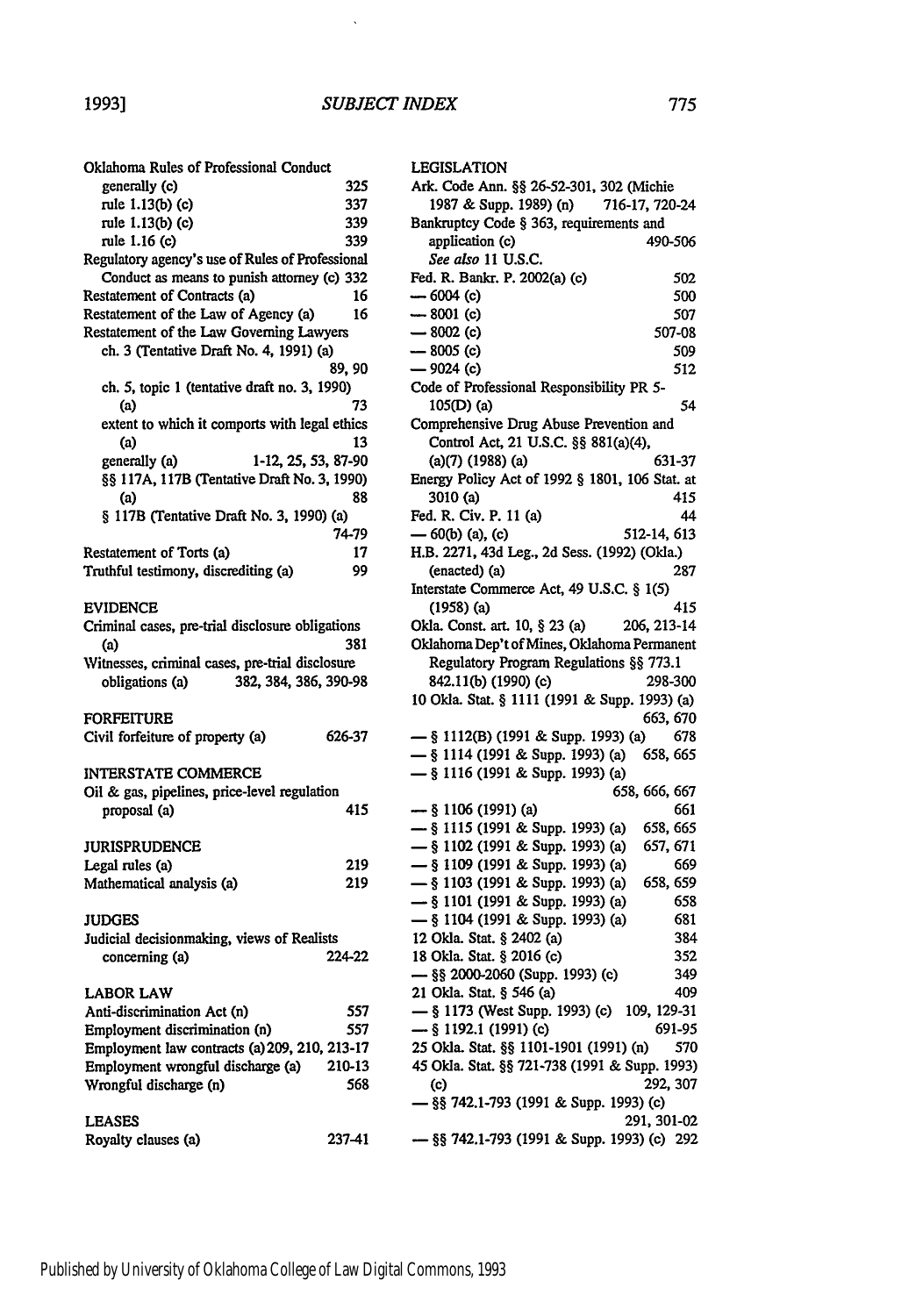| - § 701-713 (Supp. 1967) (repeated 1971)       |                     |
|------------------------------------------------|---------------------|
| (c)                                            | 292, 307            |
| 52 Okla. Stat. § 318.2-9 (1991) (c)            |                     |
|                                                | 291, 310-14, 321    |
| 70 Okla. Stat. § 3205(a) (1991) (a)            | 209                 |
| Restatement of the Law Governing Lawyers       |                     |
| § 202 (a)                                      | 53                  |
| Restatement of the Law Governing Lawyers       |                     |
| § 204 (preliminary draft No. 4, 1989) (a)      |                     |
|                                                | 55, 58              |
| S.B. 816, 43d Leg., 2d Sess. (1992) (Okla.)    |                     |
| (enacted) (a)                                  | 286, 287, 288       |
| U.C.C. § 3-106 (Discussion Draft 1987) (a) 257 |                     |
| $-$ § 3-104 (1987) (a)                         | 270                 |
| $-$ § 3-302 (1987) (a)                         | 257, 273, 277       |
| $-$ § 3-112 (1987) (a)                         | 270                 |
| $-$ § 1-102 (1987) (a)                         | 259, 268, 269, 281  |
| 11 U.S.C. § 102(1) (1988) (c)                  | 499                 |
| $-$ § 363 (1988) (c)                           | 489-530             |
| $-$ § 363(c)(1) (c)                            | 496-97              |
| $-$ § 363(c)(2) (1988) (c)                     | 495                 |
| $-$ § 363(m) (1988) (c)                        | 508, 510            |
| $-$ § 368(b)(1) (1988)                         | 498-99              |
| $-$ §§ 701-766 (1988) (c)                      | 491-92              |
| - §§ 1101-1174 (1988) (c)                      | 492                 |
| $-$ §§ 1301-1330 (1988) (c)                    | 493                 |
| $-$ § 1303 (1988) (c)                          | 493                 |
| 12 U.S.C. § 1823 (1988 & Supp. Ill 1991) (a)   |                     |
|                                                | 275                 |
| 17 U.S.C. § 102, 106 (1988 & Supp. Ill. 1991)  |                     |
| (n)                                            | 179                 |
| $-$ § 107 (1988 & Supp. Ill. 1991) (n)         |                     |
|                                                | 180-81, 198-99, 203 |
| 42 U.S.C. §§ 4321-4370 (c)                     | 291                 |
| -6 3604(f)(9) (1988) (c)                       | 541                 |
| - §§ 2000e-2003-1f (Supp. II 1991) (n)         | 570                 |
| $-$ § 3604(9) (1988) (c)                       | 536                 |
| $-$ §§ 3601-3631 (1988) (c)                    | 533, 534, 535       |
| U.S. Const. amend. I (n)                       | 713                 |
| - amend. V (c)                                 | 136                 |
| - amend. VIII (a)                              | 632                 |
| $-$ amend. XIV (a) (c)                         | 137, 209, 210       |
| - art. I, § 9, § 10 (c)                        | 132-36              |
| - art. I, § 8 (n)                              | 178-79              |

## **LICENSES**

Suspension or revocation of business license as punishment for purposes of double jeopardy clause (a) 640

Suspension or revocation of driver's license as punishment for purposes of double jeopardy clause (a) **637**

| LIMITED LIABILITY COMPANY |
|---------------------------|
|                           |

| Clasification as a security (c)               | 361-63 |
|-----------------------------------------------|--------|
| Classification for tax purposes (c)           | 363-72 |
| Contributions and distributions (c)           | 354-55 |
| Dissolution and winding up (c)                | 355-56 |
| Doctrine of county (c)                        | 359-61 |
| Foreign limited liability companies (c)       | 357-59 |
| Limited liability company and other business  |        |
| forms (c)                                     | 374-80 |
| Managers (c)                                  | 352-53 |
| Member's right to bring suit (c)              | 356    |
| Merger or consolidation (c)                   | 356-57 |
| Oklahoma's Limited Liability Company Act      |        |
| (c)                                           | 349    |
| Organization requirements of the Oklahoma LLC |        |
| (c)                                           | 351    |
| Powers (c)                                    | 352    |
| State tax law considerations (c)              | 372-74 |
| Voting (c)                                    | 353-54 |
|                                               |        |

#### **MEDIAL** LAW

| Differential taxation of the media (n) |  |  |  |  | 713 |
|----------------------------------------|--|--|--|--|-----|
|----------------------------------------|--|--|--|--|-----|

#### **MINES AND MINERALS**

| Coal Reclamation Act and the Surfaces Damages |         |
|-----------------------------------------------|---------|
| Act (c)                                       | 320-22  |
| Coal mining (c)                               | 293-308 |
| Contract buyouts and buy-downs (n)            | 753     |
| Oklahoma's Surface Damages Act (c)            | 319-20  |
| Take-or-pay litigation (n)                    | 746-47  |
| Take-or-pay settlements (n)                   | 747-53  |

### OIL **AND GAS**

| Abandonment of wells (c)                            | 308-10 |
|-----------------------------------------------------|--------|
| Contract buyouts and buy-downs (n)                  | 753    |
| Implied duty to market (a)                          | 241-49 |
| Leases (c)                                          | 308-10 |
| Pipelines, cost-of-service regulation, deficiencies |        |
| of (a)                                              | 419-25 |
| Pipelines, price-level regulation, advantages of    |        |
| (a)                                                 | 425-31 |
| Pipelines, price-level regulation, implementation   |        |
| procedures (a)                                      | 440-41 |
| Pipelines, price-level regulation, proposed plan    |        |
| (a)                                                 | 432-40 |
| Royalty clauses (a)                                 | 237-41 |
| Take-or-pay litigation (n)                          | 746-47 |
| Take-or-pay settlements (n)                         | 747-53 |

#### **PIPELINES**

 $\ddot{\phantom{1}}$ 

Cost-of-service regulation, deficiencies of (a) 419-25 Price-level regulation, advantages of (a)

425-31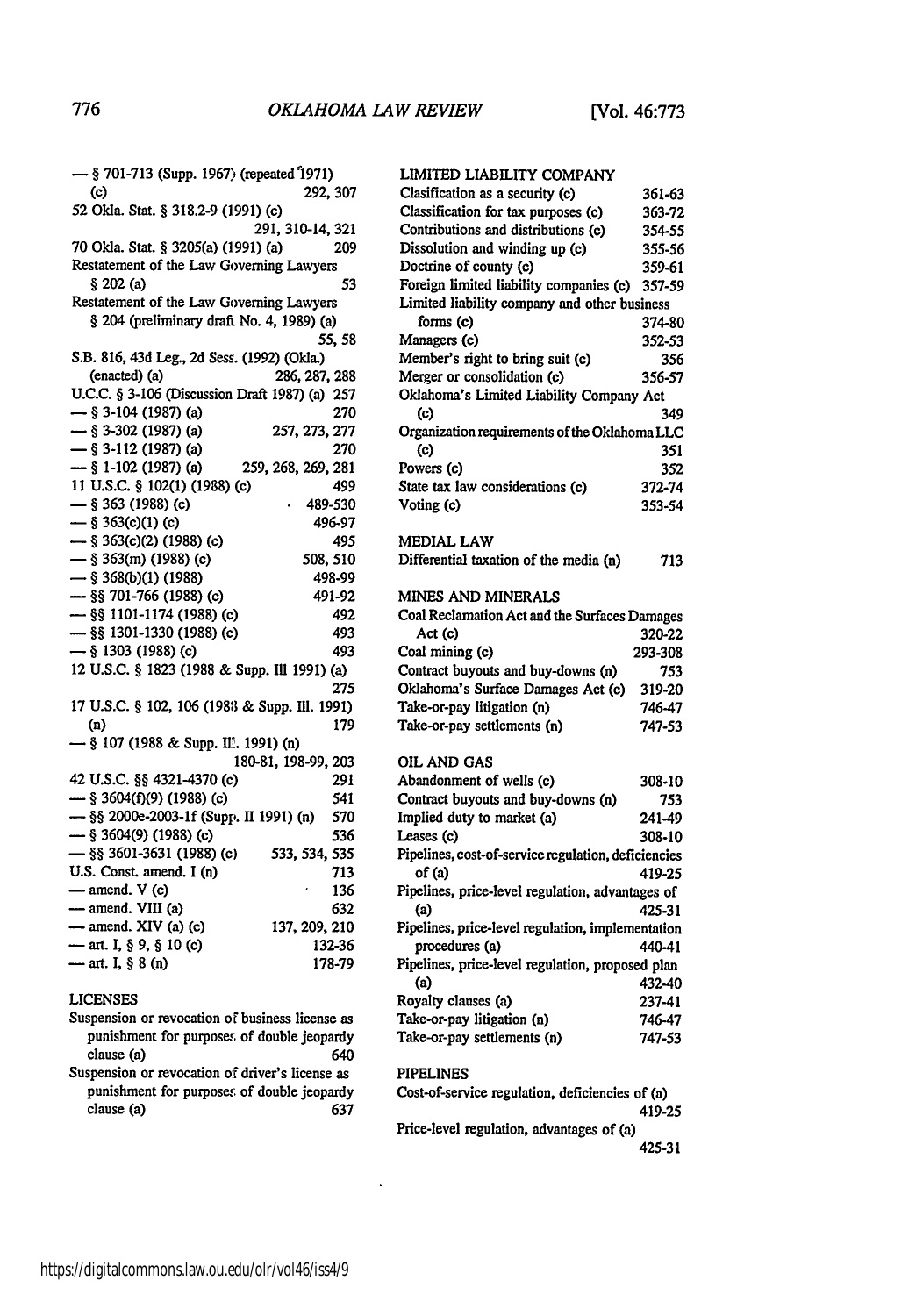l,

| Price-level regulation, implementation proce-<br>dures (a) | 440-41                                          |
|------------------------------------------------------------|-------------------------------------------------|
| Price-level regulation, proposed plan (a)                  |                                                 |
|                                                            | 432-40                                          |
| PUBLIC LANDS                                               |                                                 |
| Free speech restrictions on (n)                            | 167                                             |
| Government regulation of speech to maintain                |                                                 |
|                                                            | efficient use of public property and facilities |
| (n)                                                        | 156-60                                          |
| <b>REAL PROPERTY</b>                                       |                                                 |
| Coal mining contracts (c)                                  | 293-323                                         |
| Tenure rights (a)                                          | 209                                             |
| <b>REMEDIES</b>                                            |                                                 |
| Common law remedies and stalking (c)                       |                                                 |
|                                                            | 123, 129                                        |
| Employment discrimination (statutory relief)               |                                                 |
| (n)                                                        | 580-82                                          |
| Employment discrimination (n)                              | 580-82                                          |
| TAXATION                                                   |                                                 |
| Media/press tax (n)                                        | 713                                             |
| Tax upon the unlawful possession of marijuana              |                                                 |
| and other controlled substances (a)                        | 616                                             |
| <b>TORTS</b>                                               |                                                 |
| AIDS, intentional transmission of (c) 687, 711             |                                                 |
| Malicious prosecution (a)                                  | 44                                              |
| Wrongful discharge (n)                                     | 568                                             |
| TRIAL PRACTICE                                             |                                                 |
| Criminal cases, pre-trial disclosure of evidence<br>(a)    | 381                                             |
| Witnesses, criminal cases, pre-trial disclosure            |                                                 |
| obligations (a)                                            | 382, 384, 386, 390-98                           |
| WITNESSES                                                  |                                                 |
| Criminal cases, pre-trial disclosure obligations           |                                                 |
| (a)                                                        | 382, 384, 386, 390-98                           |

ZONING LAW

 $\bar{\mathcal{A}}_k$ 

**AIDS,** discrimination on the basis of (c) **531**